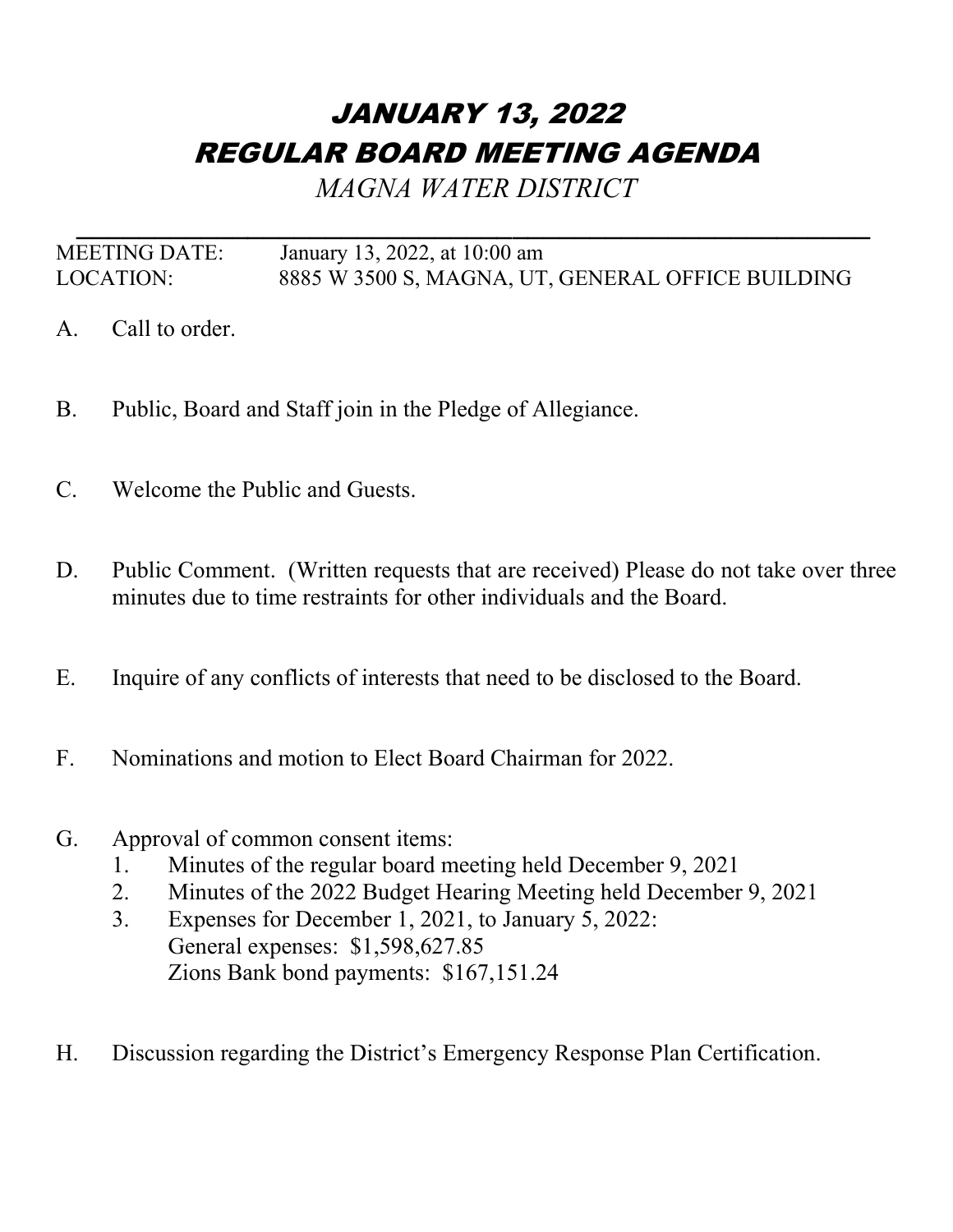- I. Discussion and possible motion to award Bid Schedule C to Newman Construction for the material haul.
- J. Discussion on Haynes Well #2 Rehabilitation and Pump Replacement.
- K. Discussion on the final change order from Newman Construction for the 2021 Waterline Replacements project, decreasing the contract price by \$190,666.60.
- L. Discussion on WWTP Influent Lift Station Technical Memo.
- M. Discussion on EDR Water Treatment Plant Corrosion Assessment.
- N. Discussion on final Change Order from Condie Construction on the 2019 Secondary Waterline Project, decreasing the contract price by \$43,480.
- O. Discussion and possible motion to approve attendance to Rural Water, WEAU, and Utah Water Users Conferences for training.
- P. Discussion and possible motion to approve active shooter/workplace violence insurance proposal.
- Q. Discussion and possible motion to approve the restatement of the District's Executive 401(k) and Defined Benefit Plans required by law.
- R. Discussion and possible motion on proposed changes to the District's AR & R's.
- S. Report & Discussion from General Manager.